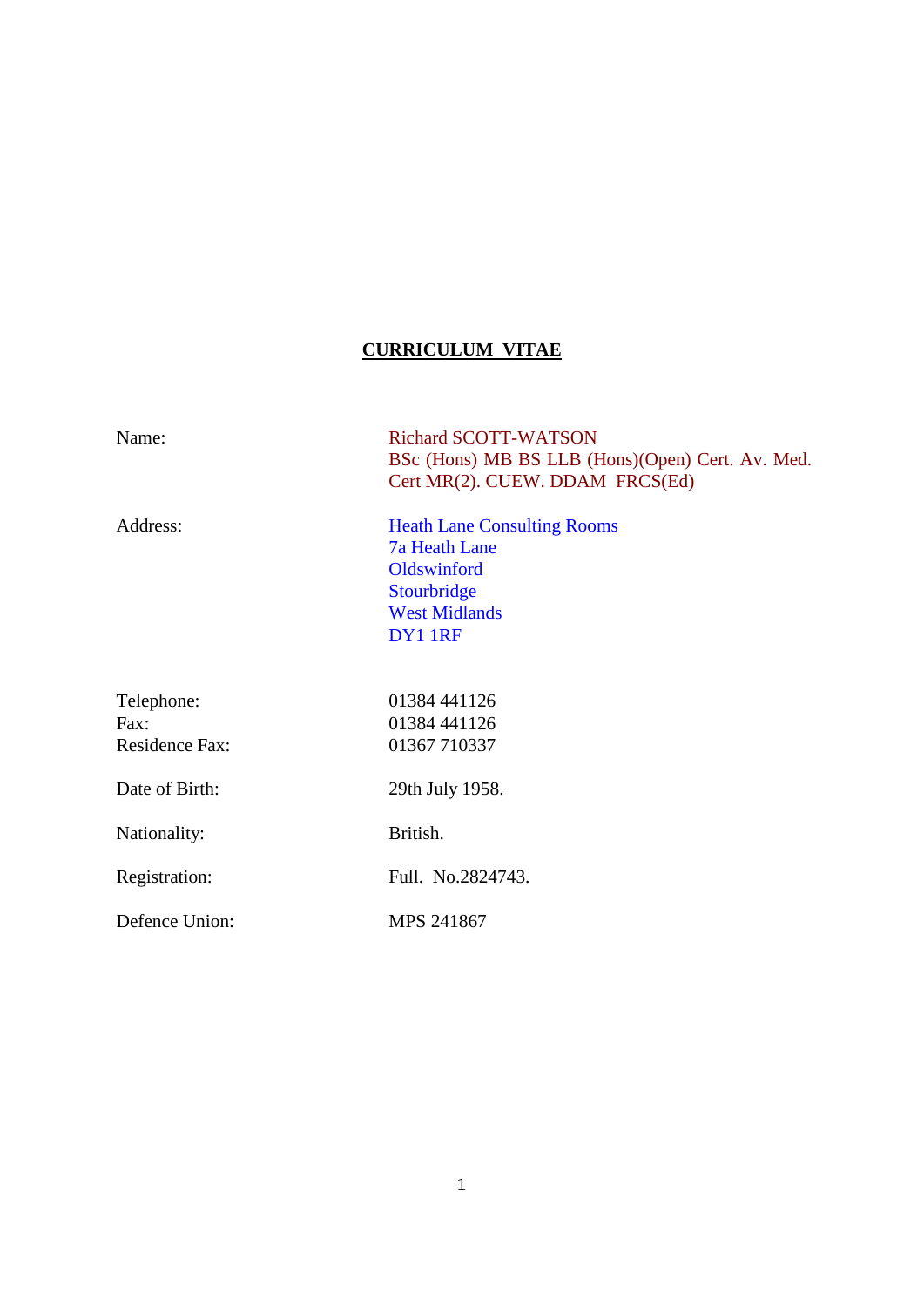## **Education and Qualifications.**

The Cathedral Choir School, Salisbury, Wiltshire.

Sherborne School, Sherborne, Dorset.

- Certificate of General Education. Ordinary Level 8.
- Certificate of General Education. Advanced Level 3.
- Biology Advanced Level. Project Prize.

### **Charing Cross Hospital Medical School. London.**

BSc.(Hons) Pharmacology. London University.

Final MB. BS.

## **Postgraduate.**

| 1985 | Primary FRCS (Edinburgh)                                  |
|------|-----------------------------------------------------------|
| 1988 | FRCS (Edinburgh)                                          |
| 1990 | Certificate of Aviation Medicine                          |
| 2006 | Diploma in Disability Assessment Medicine                 |
| 2013 | Certificate in Medical Reporting part 2                   |
| 2014 | Cardiff University Bond Solon Expert Witness Certificate. |
|      |                                                           |

## **Open University**

LLB (Hons)(Open).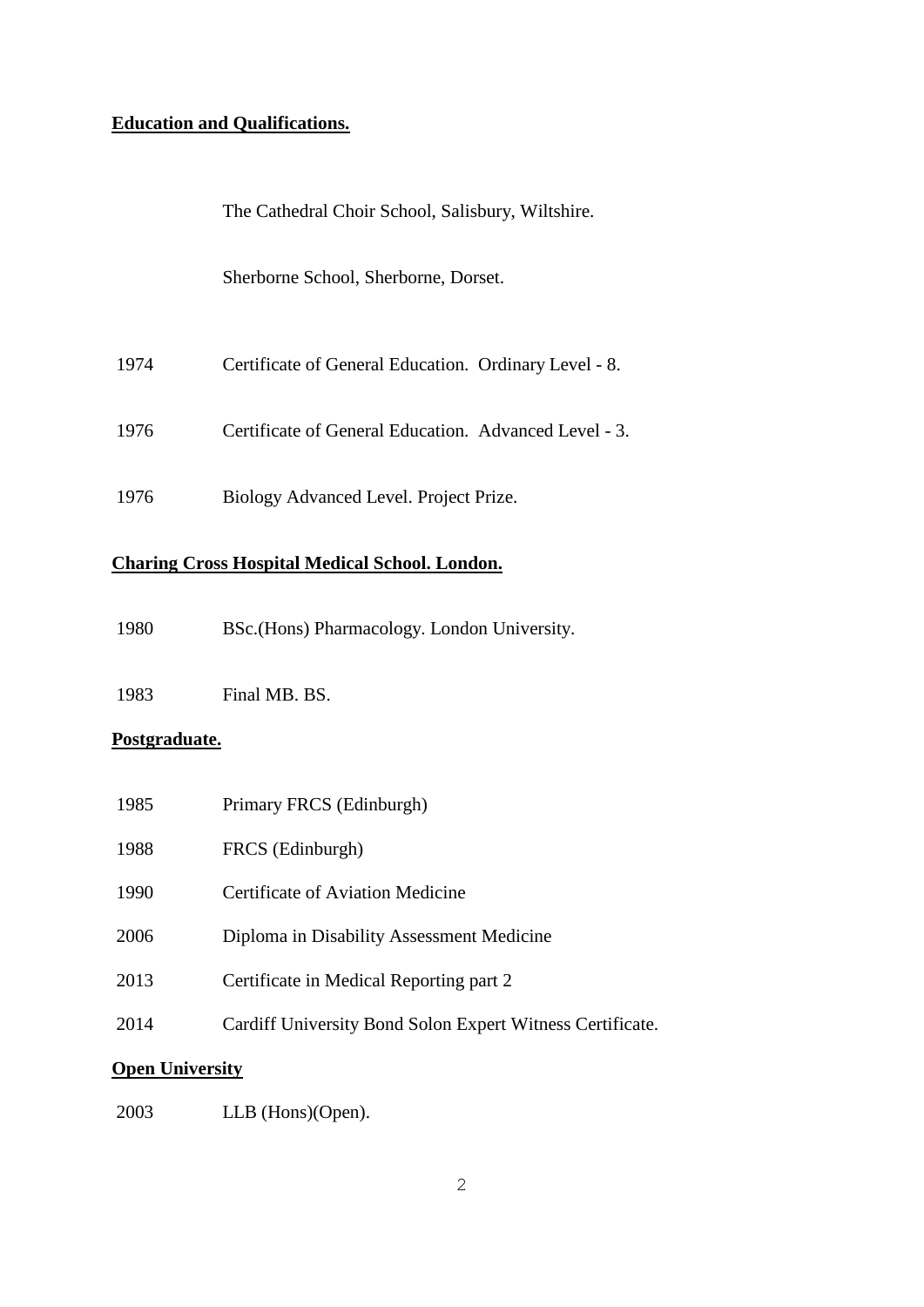### **Present Appointment:**

Director and sole examiner of Medico-legal reporting company.

#### **Medicolegal practice.**

Developed over the last twenty years I have acquired an extensive knowledge of the assessment and provision of Medico-legal reports in the field of Traumatic Orthopaedics (sub-specialising in Whiplash and its consequences) both in respect of claimant and defendant reports, as well as being requested by both parties jointly. I am experienced in the provision of reports for the Courts and for Employment Tribunals. I have been accepted as an Expert witness in this field in courts across the Midlands. I am experienced in the provision of reports in Low Velocity Impact cases. I also have experience in the interacting effects of multiple injuries.

This practice now comprises over nineteen thousand reports compiled for a large number of solicitors and insurance companies both within the West Midlands and outside (including international).

Areas covered: Spine injury (including WAD and low back pain); shoulder, elbow, wrist, and other upper limb; knee, ankle and other lower limb, soft tissue injury, fractures

Cardiff University Expert Witness Certificate.

Proportion of reports until recently claimant 80%, defendant 15%, joint 5%. Reports completed 2014 - 800.

Register of Expert witnesses 1996 to date.

Member of Oxford Medico-legal Society.

Regular attender Medico-legal Training Services study days.

Trained and experienced with regard to the Woolf procedure. Wide experience in compliance with orders of the Court regarding Medical Evidence in Personal Injury cases.

#### **Previous appointments:**

June 2004 - June 2009 Specialist Disability Medical Advisor Atos Healthcare for Department of Work and Pensions

Mar. 96 - Oct.99. **Accident and Emergency.** Staff Grade.Russells Hall Hospital.

Dec.95. - Mar.96. **Accident and Emergency.** Locum Consultant. Russells Hall Hospital.

### July.94. - Dec.95. **Accident and Emergency.** Staff Grade. Russells Hall Hospital.

### Oct.93. - July.94. **Traumatic Orthopaedics.** Consultant. Russells Hall Hospital.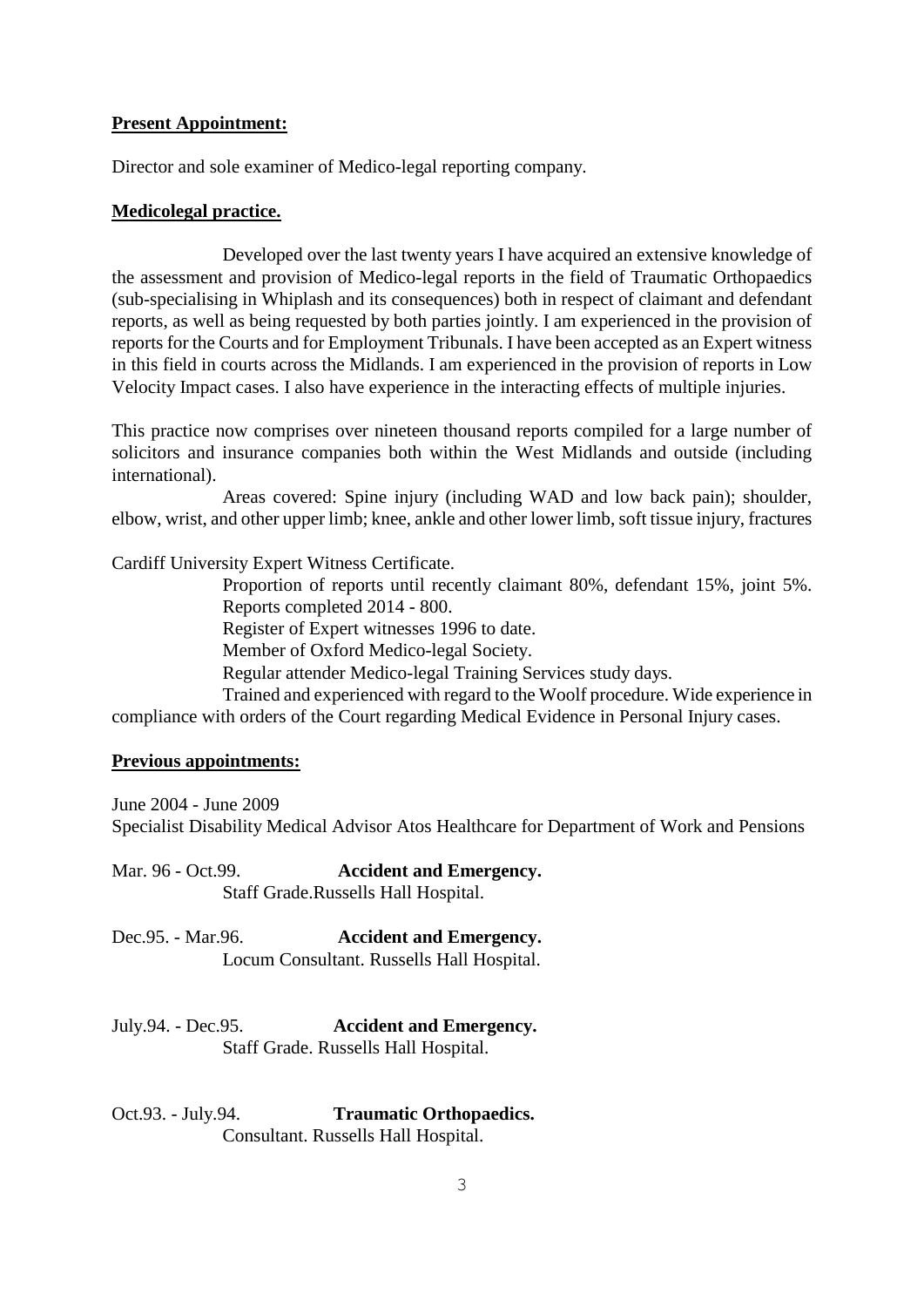#### **Previous appointments (contd).**

Apr.91. - Sept.93. **Trauma.** Consultant.Team III Birmingham Accident Hospital.

Jan.91. - Apr.91. **Trauma and Orthopaedics.**

Locum Consultant. Team II.Birmingham Accident Hospital and Selly Oak Hospital.

Nov.90. - Jan.91. **Trauma.** Locum Registrar. Birmingham Accident Hospital.

Feb.90. - Sept.90. **Orthopaedics.** Specialist in Orthopaedics. Royal Air Force.

Apr.88. - Feb.90. **Trauma.** Registrar. Birmingham Accident Hospital. Consultants - Mr E.K.Alpar MD MCh(Orth) FRCS Mr R.F.Evans MCh(Orth) FRCS

Jan.87. - Dec.87. **General Surgery.** Senior House Officer. West Cornwall Hospital. Penzance. Consultant - Mr M.L.Crosfill FRCS.

July.86. - Dec.86. **Orthopaedic Surgery.** Senior House Officer. Royal Cornwall Hospital (City). Truro. Consultants - Mr R.H.C.Robins FRCS. Mr P.M.Hutchins FRCS (Orth)

Jan.86. - June.86. **Thoracic Surgery.** Senior House Officer. Royal Cornwall Hospital (Treliske). Truro. Consultant - Mr S.S. Hasan FRCS.

Aug.84. - Dec.85. **Orthopaedic Surgery. Accident and Emergency.** Senior House Officer. Burton District Hospital Centre. Burton on Trent. Staffs Consultants - Mr G.A.Green FRCS. Mr P.Foggitt FRCS. Mr A.Johns FRCS.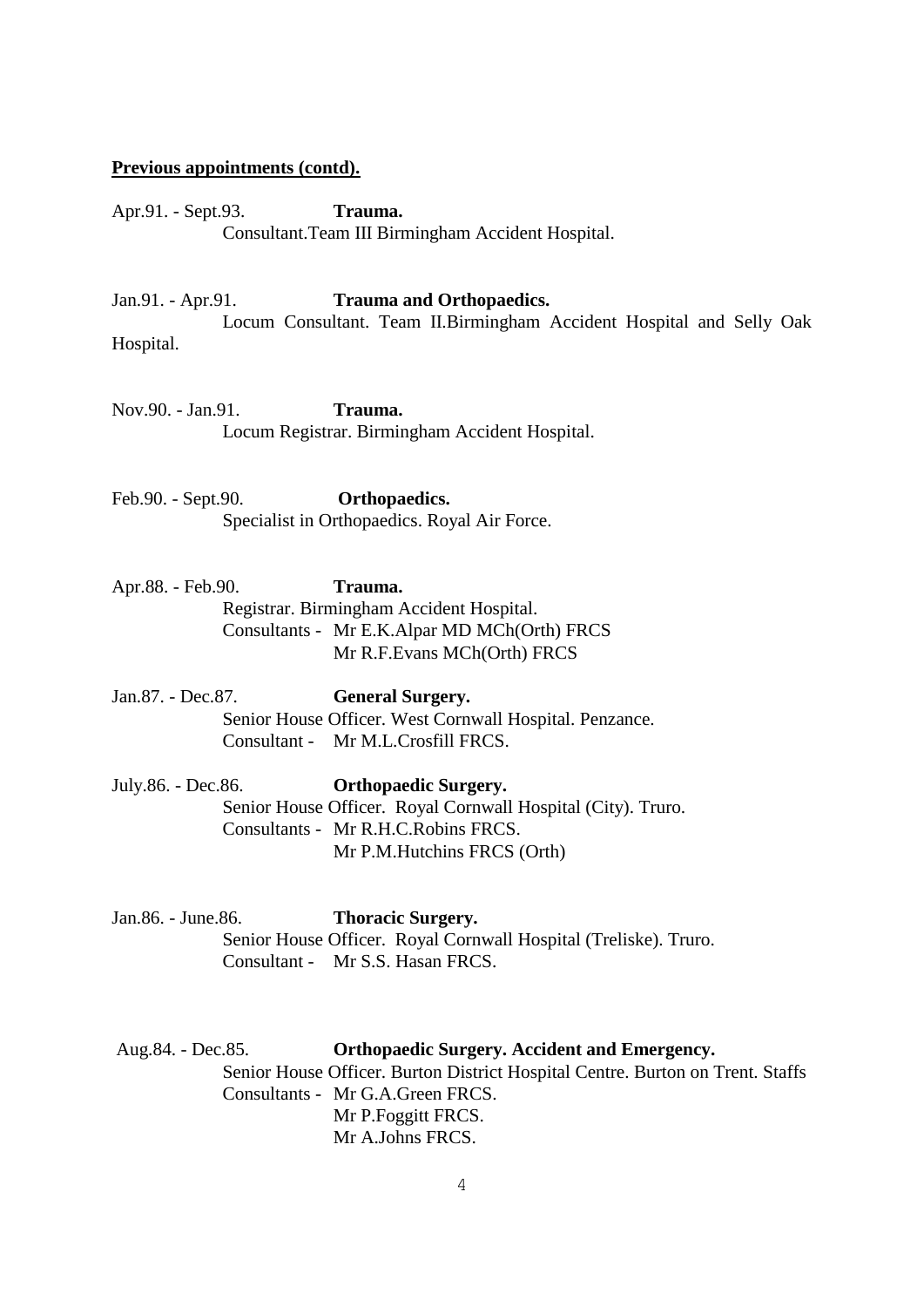### **Previous appointments (contd).**

- Feb.84. July.84. **Orthopaedic Surgery, General Surgery, Thoracic Surgery.** House Surgeon. King Edward VII Hospital. Midhurst. Sussex. Consultant - Mr S.D.Clarke FRCS.
- Aug.83. Jan.84. **General Medicine. Rheumatology.** House Physician. Epsom District Hospital. Epsom. Surrey. Consultant - Dr L.G.Darlington MD MRCP.

#### **Awards**

Forensic and Expert Witness E Magazine Medico Legal Award 2014/15

### **Publications**

The Setting Sun. An account of life in a prisoner of war camp under the Japanese. Edited from my Uncle's diaries written at the time. Published 1996 Minerva Press London.

#### **Courses attended.**

The First Joint Conference on Sports Injury. 1989. Royal College of Surgeons of Edinburgh.

AO Basic Course. 1989.

British Trauma Society Inaugural Meeting. 1989.

Ionising Radiation proof of training (Regulation 6a)

Aviation Medicine course. 1990.

Community and Occupational Medicine course. 1990.

COSHH study day.1991.

Major Trauma Outcome Study. Manchester conference. 1991.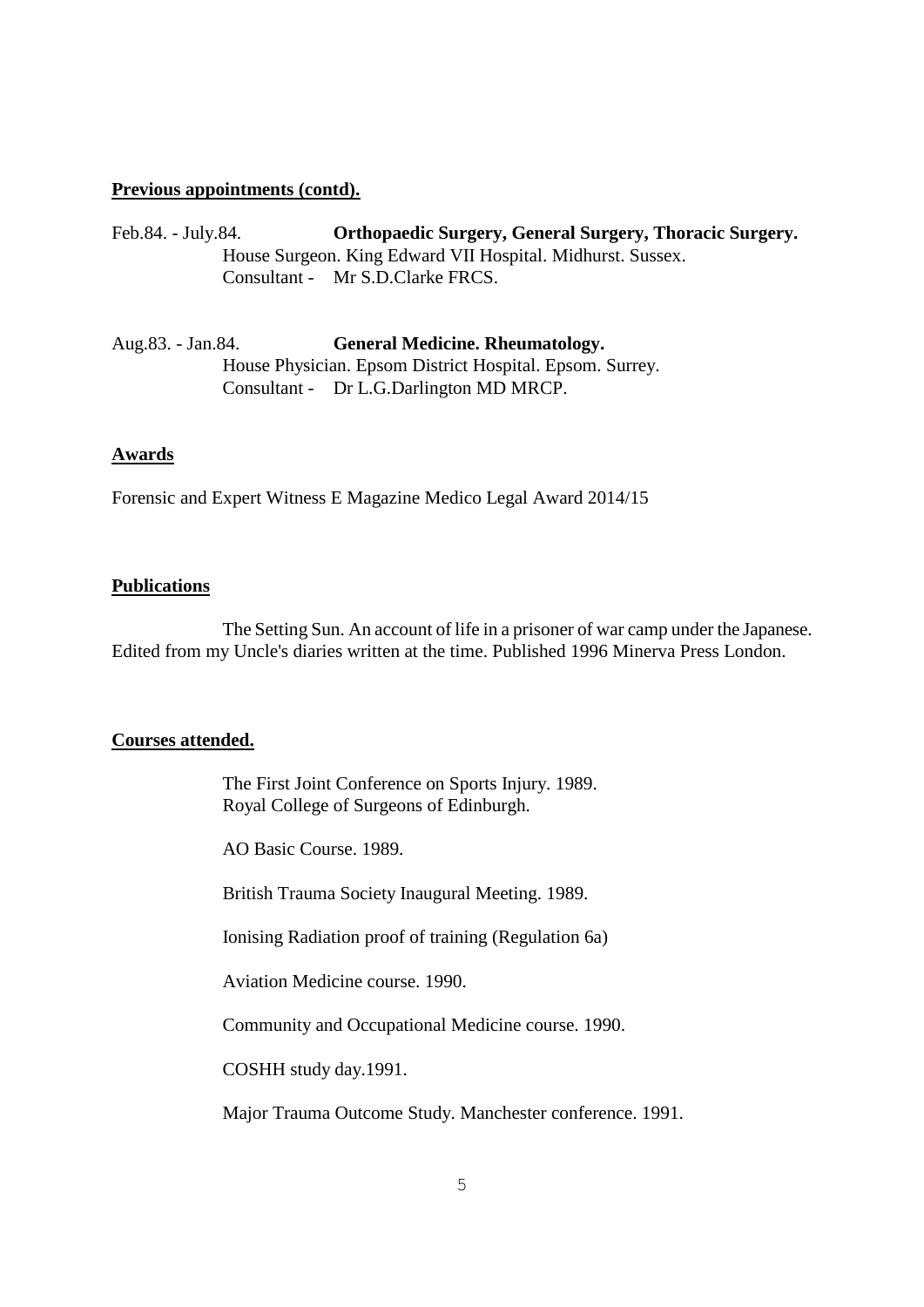#### **Courses(contd)**

ALS Provider course.1995.

PALS Provider Course. 1995.

Ninth Joint Conference on Sports injury. 1997 Royal College of Surgeons of Edinburgh

ALS instructor.1999

ATLS provider. 1999.

Medical Examiner Study Day. (Medico-legal) 2000.

Medical Examiner Study Day. (Medico-legal) 2001.

Medical Examiner Study Day. (Medico-legal) 2002.

MDL Examiner conference 2003.

Atos Origin Disability Analysts Course 2006.

UKIM Conference. Medicolegal update.2010

Bond Solon Civil Procedure Rules for Expert Witness Certificate. 2011

International whiplash conference  $24 - 26$ <sup>th</sup> April. 2012

Certificate of Medical Reporting Part 2 February 2013

Cardiff University Bond Solon Expert Witness Certificate. 2014

Bond Solon Annual Medico-Legal conference. London. 2014

Premex Annual Medico-Legal conference. Birmingham NEC. 2014